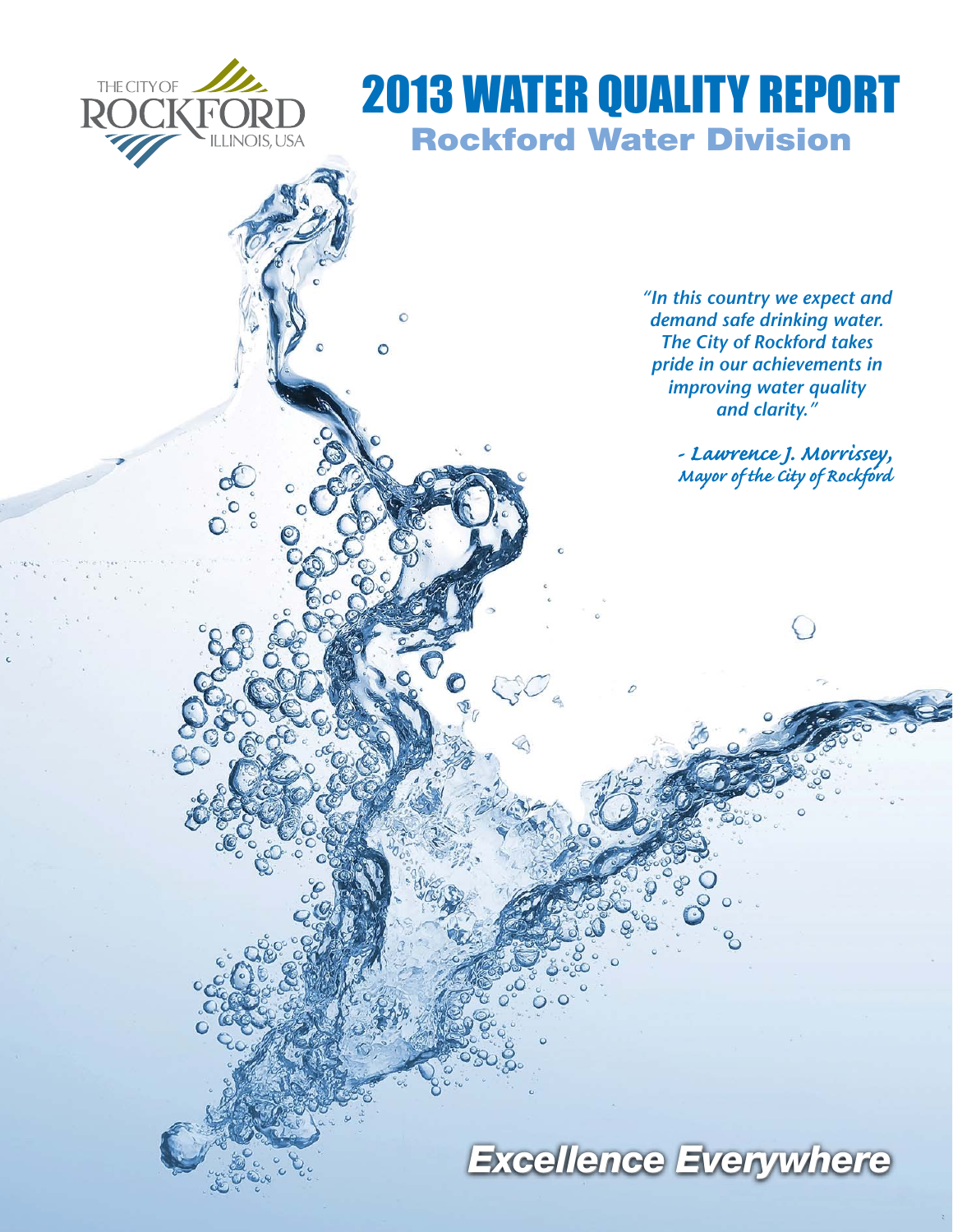## **The Rockford Water Division is pleased to provide you this Water Quality Report.**

## **Why did you receive this report?**

The Rockford Water Division is pleased to provide this Water Quality Report. Much of the information it contains is required by the Illinois and U.S. Environmental Protection Agency. Thus, the focus of this report is Rockford's compliance with drinking water standards. Information of general interest to water customers is also included.

## **Water Quality Improvements**

The filtration plants built as part of the Water System Improvement Project continue to operate to remove iron from the City's drinking water. Iron is a mineral present in all groundwater and, if it comes in contact with air, it oxidizes resulting in reddish brown water at your tap. As a result of the City's new filtration plants, customers are provided with clear tap water. The plants are able to remove ten times more oxidized iron than before. 2013 marked the first full year that all of the treatment facilities built as part of the Water System Improvement Project were complete and in service. The improvements of the City's water quality are



evident by the fact that customer calls continue to decrease. Calls for water quality concerns have decreased by 96% since 2007.

### **Source Water**

The sources of Rockford's groundwater are the shallow sand and gravel aquifer and deep bedrock aquifer. The Illinois EPA considers the source water of Rockford's water supply to be subject to contamination. This determination is based on a number of criteria including:

- Monitoring conducted at wells.
- Monitoring conducted at the entry point to the distribution system.
- Available hydrogeologic data of the wells.
- Land-use activities in the recharge area of the wells.

A Source Water Assessment Summary is available upon request. Be a good steward and help protect our ground water. Refer to our website (http://rockfordil.gov/public works/water-division/water-quality.aspx) for our Groundwater Protection informational bulletins.

## **Well 37 Treatment Facility**

The City of Rockford has completed the construction of a \$1.8 million dollar treatment plant at Well 37 located at 2100 Huffman Blvd. The treatment plant uses granular activated carbon filters and



operates to remove low level organics from the source water. Historically, the level of volatile organics in the source water



**Well 37 - 2100 Huffman Boulevard**

at Well 37 has never exceeded the EPA Drinking Water Maximum Contaminant Level (MCL) of 5 parts per billion. In recent years, the level of organics was approaching  $\frac{1}{2}$  the MCL, or 2.5 parts per billion. As a result, it was decided to install treatment at this site that would completely remove all volatile organics from the source water. Since the well site has been operational with this new filtration system, analytical data has verified that 100% of the volatiles have been successfully removed from the source water in the area.

## **Water Information Sources**

**City of Rockford** http://www.rockfordil.gov

**Illinois Environmental Protection Agency** http://www.epa.state.il.us

**Illinois Department of Public Health** http://www.idph.state.il.us

**As of 3/31/12, Rockford's drinking water was in full compliance with IEPA and US EPA regulations.**



1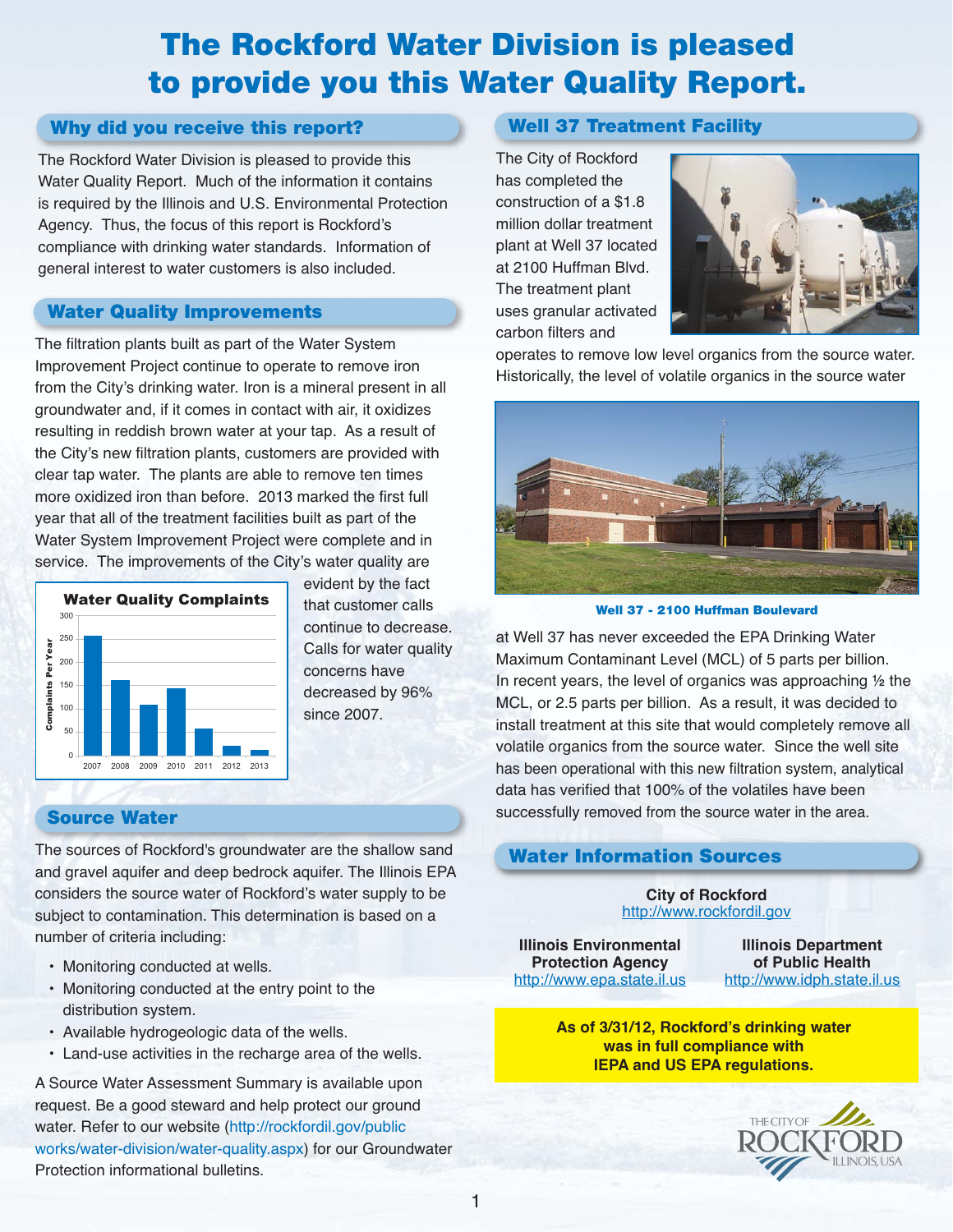## **2013 Water Quality Data: Detected Contaminants**

#### **Coliform Bacteria**

| <b>Contaminant Level</b> | <b>Maximum</b>                        | No. of          | <b>Fecal Coliform or E. Coli Maximum</b> | E. Coli or Fecal        | <b>Violation</b> | <b>Likely Source</b>                    |
|--------------------------|---------------------------------------|-----------------|------------------------------------------|-------------------------|------------------|-----------------------------------------|
| Goal                     | <b>Contaminant Level</b>              | <b>Positive</b> | <b>Contaminant Level</b>                 | <b>Coliform Samples</b> |                  | of Contamination                        |
| 0                        | 5% of monthly samples<br>are positive | 0.8             |                                          |                         | No               | Naturally present<br>in the environment |

Not all sample results may have been used for calculating the Highest Level Detected because some results may be part of an evaluation to determine where compliance sampling should occur in the future

| <b>Lead &amp; Copper</b>         |                                  |             |                             |                           |                                          |                  |                                                                                                              |
|----------------------------------|----------------------------------|-------------|-----------------------------|---------------------------|------------------------------------------|------------------|--------------------------------------------------------------------------------------------------------------|
| <b>Lead</b><br><b>And Copper</b> | <b>Collection</b><br><b>Date</b> | <b>MCLG</b> | <b>Action</b><br>Level (AL) | 90th<br><b>Percentile</b> | <b>Number of Sites</b><br><b>Over AL</b> | <b>Violation</b> | <b>Likely Source</b><br>of Contamination                                                                     |
| Copper                           | 07/17/2013                       | 1.3         | 1.3 ppm                     | 1.2 ppm                   |                                          | <b>No</b>        | Erosion of natural deposits;<br>Leaching from wood preservatives<br>Corrosion of household plumbing systems. |
| Lead                             | 07/17/2013                       | $0$ ppm     | $15$ ppb                    | 12 ppb                    |                                          | <b>No</b>        | Corrosion of household plumbing systems;<br>Erosion of natural deposits.                                     |

#### **Regulated Contaminants**

| <b>Disinfectants and</b><br><b>Disinfection By-Products</b> | <b>Collection</b><br><b>Date</b> | <b>Highest Level</b><br><b>Detected</b> | <b>Range of Levels</b><br><b>Detected</b> | <b>MCLG</b>           | <b>MCL</b>     | <b>Units</b> | <b>Violation</b> | <b>Likely Source of Contamination</b>                                                                                           |
|-------------------------------------------------------------|----------------------------------|-----------------------------------------|-------------------------------------------|-----------------------|----------------|--------------|------------------|---------------------------------------------------------------------------------------------------------------------------------|
| HAAs [Total Haloaceticacids]                                |                                  |                                         | $0 - 3$                                   | No goal for the total | 80             | ppb          | <b>No</b>        | By-product of drinking water disinfection                                                                                       |
| <b>TTHMs [Total Trihalomethanes]</b>                        |                                  | 32                                      | $.074 - 23$                               | No goal for the total | 80             | ppb          | <b>No</b>        | By-product of drinking water disinfection                                                                                       |
| Chlorine                                                    | 12/31/2013                       |                                         | $0.4726 - 0.6041$                         | $MRDLG=4$             | $MRDL=4$       | ppm          | <b>No</b>        | Water additive used to control microbes                                                                                         |
| <b>Inorganic Contaminants</b>                               | <b>Collection</b><br><b>Date</b> | <b>Highest Level</b><br><b>Detected</b> | <b>Range of Levels</b><br><b>Detected</b> | <b>MCLG</b>           | <b>MCL</b>     | <b>Units</b> | <b>Violation</b> | <b>Likely Source of Contamination</b>                                                                                           |
| Arsenic                                                     |                                  | 8.9                                     | $0 - 8.9$                                 | $\mathbf{0}$          | 10             | ppm          | N <sub>o</sub>   | Erosion of natural deposits; Runoff from orchards<br>Runoff from glass and electronics production wastes.                       |
| <b>Barium</b>                                               |                                  | 0.18                                    | $0.07 - 0.18$                             | $\overline{2}$        | $\overline{2}$ | ppm          | <b>No</b>        | Discharge of drilling wastes; Discharge from<br>metal refineries; Erosion of natural deposits                                   |
| Fluoride                                                    |                                  | 1.03                                    | $0.90 - 1.03$                             | $\overline{4}$        | 4.0            | ppm          | No               | Erosion of natural deposits; Water additive which<br>promotes strong teeth; Discharge from fertilizer<br>and aluminum factories |
| Nitrate (As N)                                              |                                  | $\overline{4}$                          | $0 - 4.1$                                 | 10                    | 10             | ppm          | No               | Runoff from fertilizer use; Leaching from septic tanks,<br>sewage; Erosion of natural deposits                                  |
| Sodium                                                      |                                  | 19                                      | $4.4 - 19$                                |                       |                | ppm          | No               | Runoff from fertilizer use; Leaching from septic tanks,<br>sewage; Erosion of natural deposits                                  |
| Zinc                                                        |                                  | 0.047                                   | $0 - 0.047$                               | 5                     | 5              | ppm          | <b>No</b>        | This contaminant is not currently regulated by the USEPA.<br>However, the state regulates. Errosion of natural deposits.        |

| <b>Radioactive Contaminants</b>                | <b>Collection</b><br><b>Date</b> | <b>Highest Level</b><br><b>Detected</b> | <b>Range of Levels</b><br><b>Detected</b> | <b>MCLG</b>  | <b>MCL</b>     | <b>Units</b> | <b>Violation</b> | <b>Likely Source of Contamination</b>                                                                                    |
|------------------------------------------------|----------------------------------|-----------------------------------------|-------------------------------------------|--------------|----------------|--------------|------------------|--------------------------------------------------------------------------------------------------------------------------|
| <b>Beta/Photon Emitters</b>                    | 01/13/2006                       | 7.8                                     | $7.8 - 7.8$                               | $\mathbf{0}$ | $\overline{4}$ | mrem/yr      | N <sub>o</sub>   | Decay of natural and man-made deposits                                                                                   |
| <b>Beta/Photon Emitters</b>                    | 01/13/2006                       | 7.8                                     | $7.8 - 7.8$                               | $\mathbf{0}$ | 50             | mrem/vr      | N <sub>o</sub>   | Decay of natural and man-made deposits                                                                                   |
| Radium 226                                     |                                  | 2.2                                     | $0.4 - 2.2$                               | $\mathbf{0}$ | 5              | pCi/L        | Yes              | Erosion of natural deposits                                                                                              |
| Radium 228                                     |                                  | 2.43                                    | $0 - 2.4$                                 | $\mathbf{0}$ | 5              | pCi/L        | Yes              | Erosion of natural deposits                                                                                              |
| Combined Radium 226/228                        |                                  | 4                                       | $0.7 - 4.3$                               | 0            | 5              | pCi/L        | Yes              | Erosion of natural deposits                                                                                              |
| Gross Alpha Excluding<br>Radon and Uranium     |                                  | 3                                       | $0 - 3.3$                                 | $\bf{0}$     | 15             | pCi/L        | No               | Erosion of natural deposits                                                                                              |
| Uranium                                        | 07/09/2010                       | 4.321                                   | $4.321 - 4.321$                           | $\mathbf 0$  | 30             | $\lg$ /l     | No               | Erosion of natural deposits                                                                                              |
| <b>Volatile</b><br><b>Organic Contaminates</b> | <b>Collection</b><br><b>Date</b> | <b>Highest Level</b><br><b>Detected</b> | <b>Range of Levels</b><br><b>Detected</b> | <b>MCLG</b>  | <b>MCL</b>     | <b>Units</b> | <b>Violation</b> | <b>Likely Source of Contamination</b>                                                                                    |
| Tetrachloroethylene                            |                                  | 2.3                                     | $0 - 2.3$                                 | $\mathbf{0}$ | 5              | ppb          | No               | Discharge from factories and dry cleaners                                                                                |
| 1, 1, 1-Trichloroethane                        |                                  | 3.5                                     | $0 - 3.5$                                 | 200          | 200            | ppb          | No               | Discharge from metal degreasing sites<br>and other factories                                                             |
| Trichloroethylene                              |                                  |                                         | $0 - 1.5$                                 | $\mathbf{0}$ | 5              | ppb          | No               | Discharge from metal degreasing sites<br>and other factories                                                             |
| cis-1,2-Dichloroethylene                       |                                  | 8                                       | $0 - 8$                                   | 70           | 70             | ppb          | No               | Discharge from industrial chemical factories                                                                             |
| <b>State Requiated Contaminants</b>            | <b>Date</b>                      | <b>Detected</b>                         | <b>Detected</b>                           | <b>MCLG</b>  | <b>MCL</b>     | <b>Units</b> | <b>Violation</b> | <b>Likely Source of Contamination</b>                                                                                    |
| Iron                                           |                                  | 1.7                                     | $0 - 2.3$                                 | N/A          | 1.0            | ppm          | No               | This contaminant is not currently regulated by the USEPA.<br>However, the state regulates. Errosion of natural deposits. |
| Manganese                                      |                                  | 480                                     | $0 - 540$                                 | 150          | 150            | ppb          | N <sub>o</sub>   | This contaminant is not currently regulated by the USEPA.<br>However, the state regulates. Errosion of natural deposits. |

#### **Notes For Charts:**

Highest Level Detected indicates the annual running average of the analyte listed.

NOTE: The state requires monitoring of certain contaminants less than once per year because the concentrations of these contaminants do not change frequently. Therefore, some of this data may be more than one year old.

EPA has reviewed the drinking water standard for arsenic because of special concerns that it may not be stringent enough. Arsenic is a naturally occurring mineral known to cause cancer in humans at high concentrations.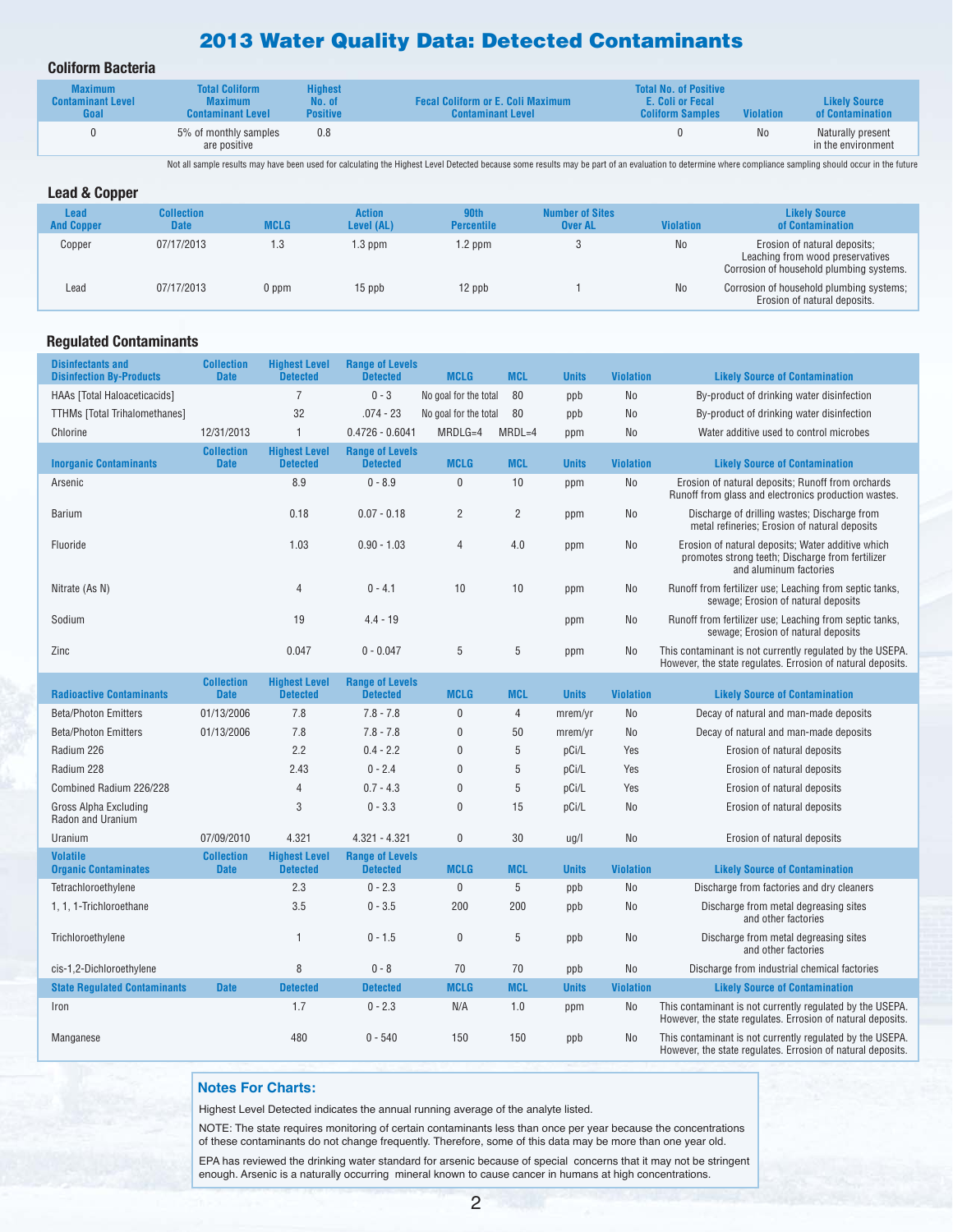#### **Definitions of Terms & Abbreviations Used in the Table**

**MCLG:** Maximum Contamination Level Goal, or the level of a contaminant in drinking water below which there is no known or expected risk to health. MCLGs allow for a margin of safety.

**MCL:** Maximum Contamination Level, or the highest level of contaminant that is allowed in drinking water. MCLs are set as close to the MCLGs as feasible using the best available technology.

**AL:** Action Level, or the concentration of the contaminant which when exceeded, triggers treatment or other requirements which a water system must follow.

**n/a:** Not applicable.

**ppm:** Parts per million or milligrams per liter or one ounce in 7,350 gallons of water.

**ppb:** Parts per billion or micrograms per liter or one ounce in 7,350,000 gallons of water.

**pCi/I:** Picocuries per liter, used to measure radioactivity.

**MRDL:** Maximum Residual Disinfectant Level, or the highest level of disinfectant allowed in drinking water.

**MRDLG:** Maximum Residual Disinfectant Level Goal, or the level of disinfectant in drinking water below which there is no known or expected risk to health. MRDLGs allow for a margin of safety.

**Avg:** Regulatory compliance with some MCLs are based on running annual average of monthly samples.

**Action Level Goal (ALG):** The level of a contaminant in drinking water below which there is no known or expected risk to health. ALGs allow for a margin of safety.

**Action Level:** The concentration of a contaminant which, if exceeded, triggers treatment or other requirements which a water system must follow.

## **Information About Inorganic Contaminants**

**Iron:** This contaminant is not currently regulated by USEPA. However, the state has set an MCL for this contaminant for supplies serving a population of 1000 or more.

**Manganese:** This contaminant is not currently regulated by USEPA. However, the state has set an MCL for this contaminant for supplies serving a population of 1000 or more.

**Sodium:** There is not a state or federal MCL for sodium. Monitoring is required to provide information to consumers and health officials that are concerned about sodium intake due to dietary precautions. If you are on a sodium-restricted diet, you should consult your physician about this level of sodium in the water.

#### **The Rockford Water Division is pleased to provide you this Water Quality Report.**

If, upon its review, you should have questions or concerns, please contact Nadine Miller, Water Quality Supervisor (1-815-987-5713). For other information and updates to activities at the Water Division, please visit our web site at www.rockfordil.gov.



## **Source of Drinking Water**

The sources of drinking water (both tap and bottled water) include rivers, lakes, streams, ponds, reservoirs, springs, and wells. Water travels over the surface of the land or through the ground. It dissolves naturally-occurring minerals and, in some cases, radioactive material, and can pickup substances resulting from the presence of animals or from human activity.

Contaminants that may be present in source water include:

- **Microbial contaminants:** includes viruses and bacteria which may come from sewage treatment plants, septic systems, agricultural livestock operations, and wildlife.
- **Inorganic contaminants:** includes salts and metals which can be naturally-occurring or result from urban storm water runoff, industrial or domestic wastewater discharges, oil and gas production, mining, or farming.
- **Pesticides and herbicides:** these come from a variety of sources such as agriculture, urban storm water runoff, and residential uses.
- **Organic chemical contaminants:** includes synthetic and volatile organic chemicals, which are by-products of industrial processes and petroleum production, and can also come from gas stations, urban storm water runoff, and septic systems.
- **Radioactive contaminants:** can be naturally-occurring or be the result of oil and gas production and mining activities.

Drinking water, including bottled water, may reasonably be expected to contain at least small amounts of contaminants. The presence of contaminants does not necessarily indicate that water poses a health risk. More information about contaminants and potential health effects can be obtained by calling the EPA's Safe Drinking Water Hotline at (800) 426-4791.

In order to ensure that tap water is safe to drink, the EPA prescribes regulations which limit the amount of certain contaminants in water provided by public water systems. Food and Drug Administration regulations establish limits for contaminants in bottled water which must provide the same protection for public health.

Some people may be more vulnerable to contaminants in drinking water than the general population. Immuno-compromised persons such as persons with cancer undergoing chemotherapy, persons who have undergone organ transplants, people with HIV/AIDS or other immune system disorders, some elderly and infants can be particularly at risk from infections. These people should seek advice about drinking water from their health care providers. EPA/Centers for Disease Control guidelines on appropriate means to lessen the risk of infection by Cryptosporidium and other microbial contaminants are available from the Safe Drinking Water Hotline (800-426-4791).

If present, elevated levels of lead can cause serious health problems, especially for pregnant women and young children. Lead in drinking water is primarily from materials and components associated with service lines and home plumbing. We cannot control the variety of materials used in plumbing components. When your water has been sitting for several hours, you can minimize the potential for lead exposure by flushing your tap for 30 seconds to 2 minutes before using water for drinking or cooking. If you are concerned about lead in your water, you may wish to have your water tested. Information on lead in drinking water, testing methods, and steps you can take to minimize exposure is available from the Safe Drinking Water Hotline or at http://www.epa.gov/safewater/lead.